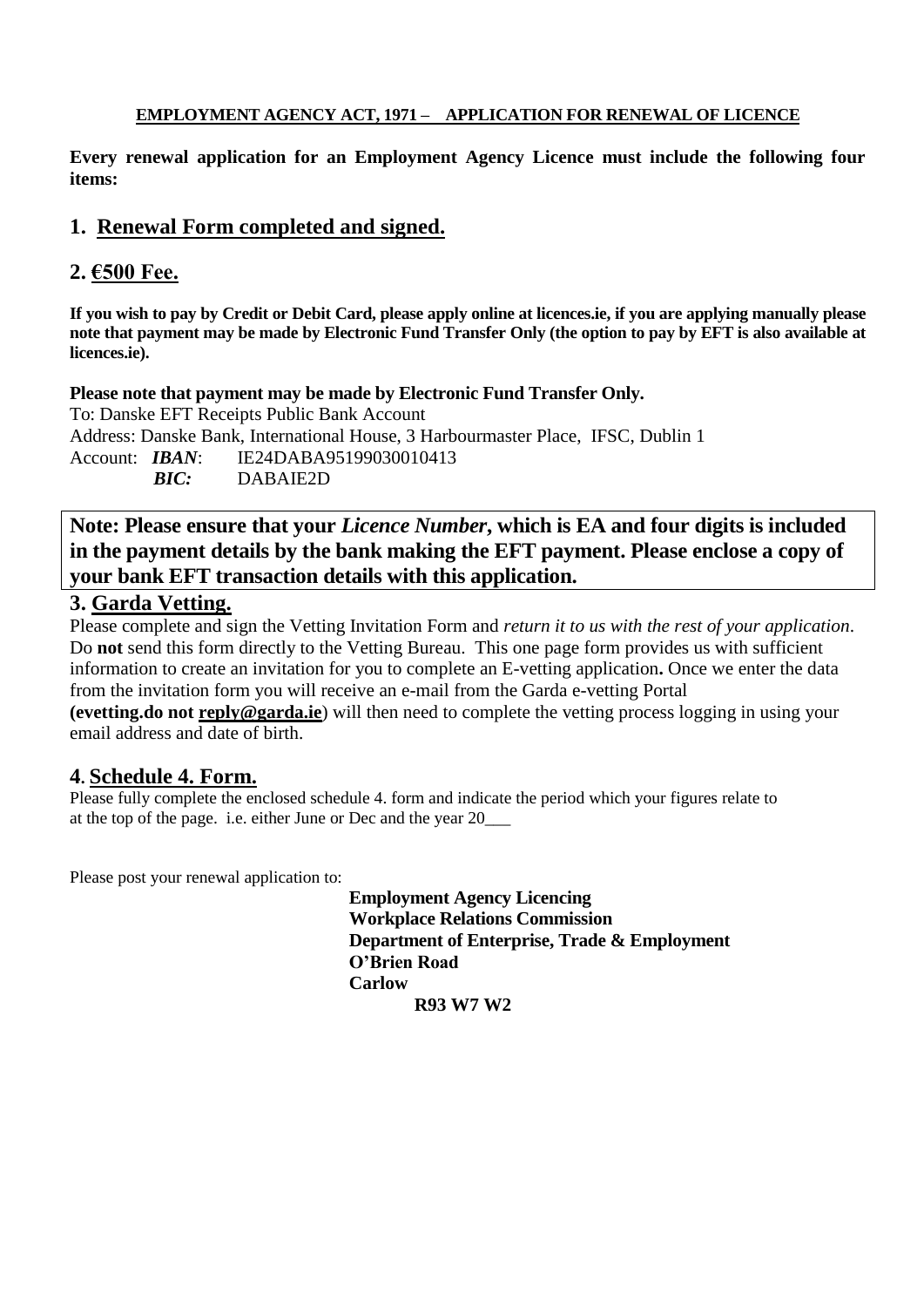# **Employment Agency Licence - Renewal Application Form**

Application for a licence under the Employment Agency Act 1971

| I (Full Name)                                                                                                                           |
|-----------------------------------------------------------------------------------------------------------------------------------------|
|                                                                                                                                         |
| hereby apply to the Minister for Enterprise, Trade and Employment for a licence to carry                                                |
| on the business of an employment agency at (Agency Address):                                                                            |
|                                                                                                                                         |
|                                                                                                                                         |
| * Licence Number : EA ____________                                                                                                      |
| * Required                                                                                                                              |
|                                                                                                                                         |
|                                                                                                                                         |
| (i.e. "Limited Company")                                                                                                                |
|                                                                                                                                         |
|                                                                                                                                         |
|                                                                                                                                         |
|                                                                                                                                         |
|                                                                                                                                         |
|                                                                                                                                         |
|                                                                                                                                         |
| <b>Fax No:</b><br><u> 1989 - Johann Stoff, deutscher Stoff, der Stoff, der Stoff, der Stoff, der Stoff, der Stoff, der Stoff, der S</u> |
| <b>E-Mail:</b><br><u> 1989 - Johann Stoff, amerikansk politiker (d. 1989)</u>                                                           |
| Date                                                                                                                                    |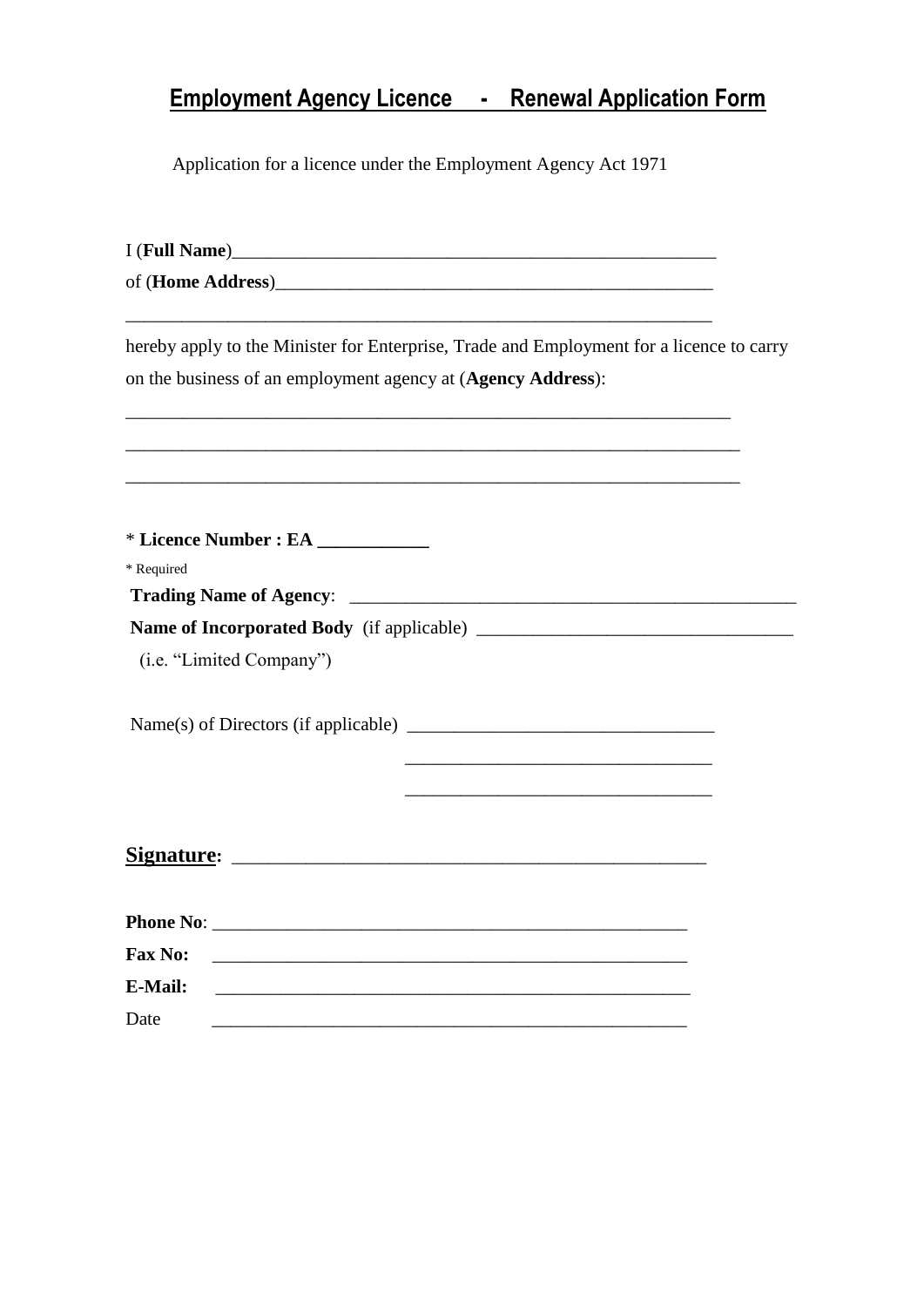#### **Employment Agency licensing.**

Statutory Instrument No 255/1972, prescribes that the holder of an Employment Agency Licence **must**  keep records showing;

- (a) The number of persons who apply for employment and the type of employment sought;
- (b) The number of persons placed in employment and the type of employment in which they are so placed;
- (c) The numbers of persons placed in employment outside the State, the countries in which they are placed and the occupations of persons so placed;
- (d) The fees charged in respect of each person placed in employment in the course of the business;
- (e) Any charges in respect of expenses for services rendered.

The holder of a licence **shall** furnish to the Minister not less than twice in every year a return of the business carried on in the form prescribed in schedule 4 of the regulations.

**Please find enclosed a copy of this schedule 4 form for completion and submittal with your completed renewal application**.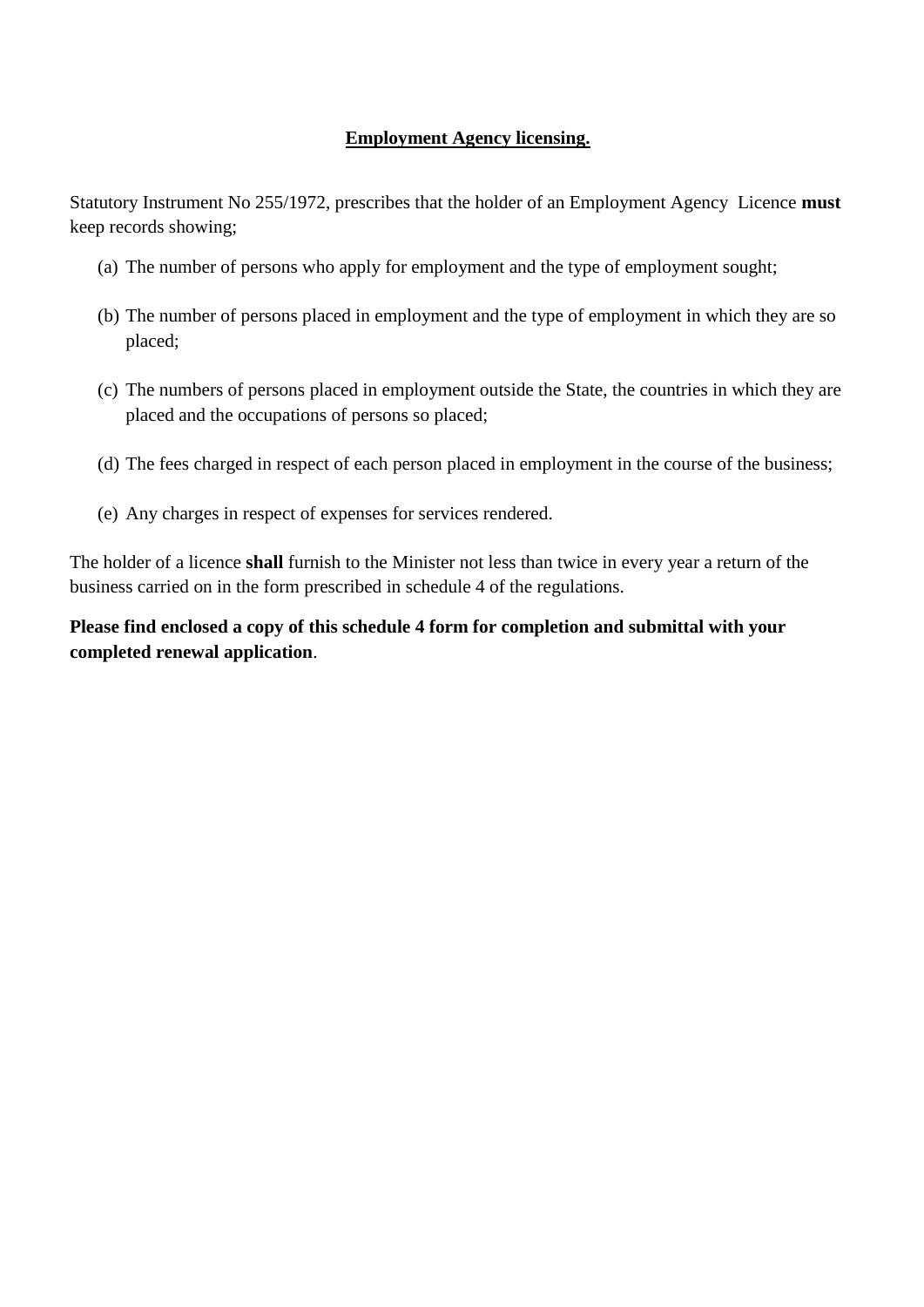## Schedule 4.

#### Employment Agency Act 1971

## Half Yearly Return of business of a licenced Employment Agency return for

#### Half-year ending June / December 20\_\_\_

|                         | 1. Name of Firm                                                                          |     |       |              |  |  |  |  |  |  |  |  |  |  |
|-------------------------|------------------------------------------------------------------------------------------|-----|-------|--------------|--|--|--|--|--|--|--|--|--|--|
|                         | <b>Business Address:</b>                                                                 |     |       |              |  |  |  |  |  |  |  |  |  |  |
|                         | Number of persons who applied to the Agency for Employment During                        |     |       |              |  |  |  |  |  |  |  |  |  |  |
| $\overline{\mathbf{c}}$ | half-year:                                                                               | Men | Woman | <b>Total</b> |  |  |  |  |  |  |  |  |  |  |
|                         | Professional/Administrative                                                              |     |       |              |  |  |  |  |  |  |  |  |  |  |
|                         | Secretarial/Clerical                                                                     |     |       |              |  |  |  |  |  |  |  |  |  |  |
|                         | Skilled                                                                                  |     |       |              |  |  |  |  |  |  |  |  |  |  |
|                         | Semi-Skilled                                                                             |     |       |              |  |  |  |  |  |  |  |  |  |  |
|                         | Unskilled                                                                                |     |       |              |  |  |  |  |  |  |  |  |  |  |
|                         | Total                                                                                    |     |       |              |  |  |  |  |  |  |  |  |  |  |
| $\overline{3}$          | Number of persons placed in Employment during half-year:<br>Men<br>Woman<br><b>Total</b> |     |       |              |  |  |  |  |  |  |  |  |  |  |
|                         | Professional/Administrative                                                              |     |       |              |  |  |  |  |  |  |  |  |  |  |
|                         | Secretarial/Clerical                                                                     |     |       |              |  |  |  |  |  |  |  |  |  |  |
|                         | Skilled                                                                                  |     |       |              |  |  |  |  |  |  |  |  |  |  |
|                         | Semi-Skilled                                                                             |     |       |              |  |  |  |  |  |  |  |  |  |  |
|                         | Unskilled                                                                                |     |       |              |  |  |  |  |  |  |  |  |  |  |
|                         | Total                                                                                    |     |       |              |  |  |  |  |  |  |  |  |  |  |
| 4                       | Details of persons placed outside the state:                                             | Men | Woman | <b>Total</b> |  |  |  |  |  |  |  |  |  |  |
|                         | Professional/Administrative                                                              |     |       |              |  |  |  |  |  |  |  |  |  |  |
|                         | Secretarial/Clerical                                                                     |     |       |              |  |  |  |  |  |  |  |  |  |  |
|                         | Skilled                                                                                  |     |       |              |  |  |  |  |  |  |  |  |  |  |
|                         | Semi-Skilled                                                                             |     |       |              |  |  |  |  |  |  |  |  |  |  |
|                         | Unskilled                                                                                |     |       |              |  |  |  |  |  |  |  |  |  |  |
|                         | Total                                                                                    |     |       |              |  |  |  |  |  |  |  |  |  |  |
|                         | Country                                                                                  |     |       |              |  |  |  |  |  |  |  |  |  |  |
|                         | Professional/Administrative                                                              |     |       |              |  |  |  |  |  |  |  |  |  |  |
|                         | Secretarial/Clerical                                                                     |     |       |              |  |  |  |  |  |  |  |  |  |  |
|                         | Skilled                                                                                  |     |       |              |  |  |  |  |  |  |  |  |  |  |
|                         | Semi-Skilled                                                                             |     |       |              |  |  |  |  |  |  |  |  |  |  |
|                         | Unskilled                                                                                |     |       |              |  |  |  |  |  |  |  |  |  |  |
|                         | Total                                                                                    |     |       |              |  |  |  |  |  |  |  |  |  |  |
|                         | Country                                                                                  |     |       |              |  |  |  |  |  |  |  |  |  |  |
|                         | Professional/Administrative                                                              |     |       |              |  |  |  |  |  |  |  |  |  |  |
|                         | Secretarial/Clerical                                                                     |     |       |              |  |  |  |  |  |  |  |  |  |  |
|                         | Skilled                                                                                  |     |       |              |  |  |  |  |  |  |  |  |  |  |
|                         | Semi-Skilled                                                                             |     |       |              |  |  |  |  |  |  |  |  |  |  |
|                         | Unskilled                                                                                |     |       |              |  |  |  |  |  |  |  |  |  |  |
|                         | Total                                                                                    |     |       |              |  |  |  |  |  |  |  |  |  |  |
|                         | Country                                                                                  |     |       |              |  |  |  |  |  |  |  |  |  |  |
|                         |                                                                                          |     |       |              |  |  |  |  |  |  |  |  |  |  |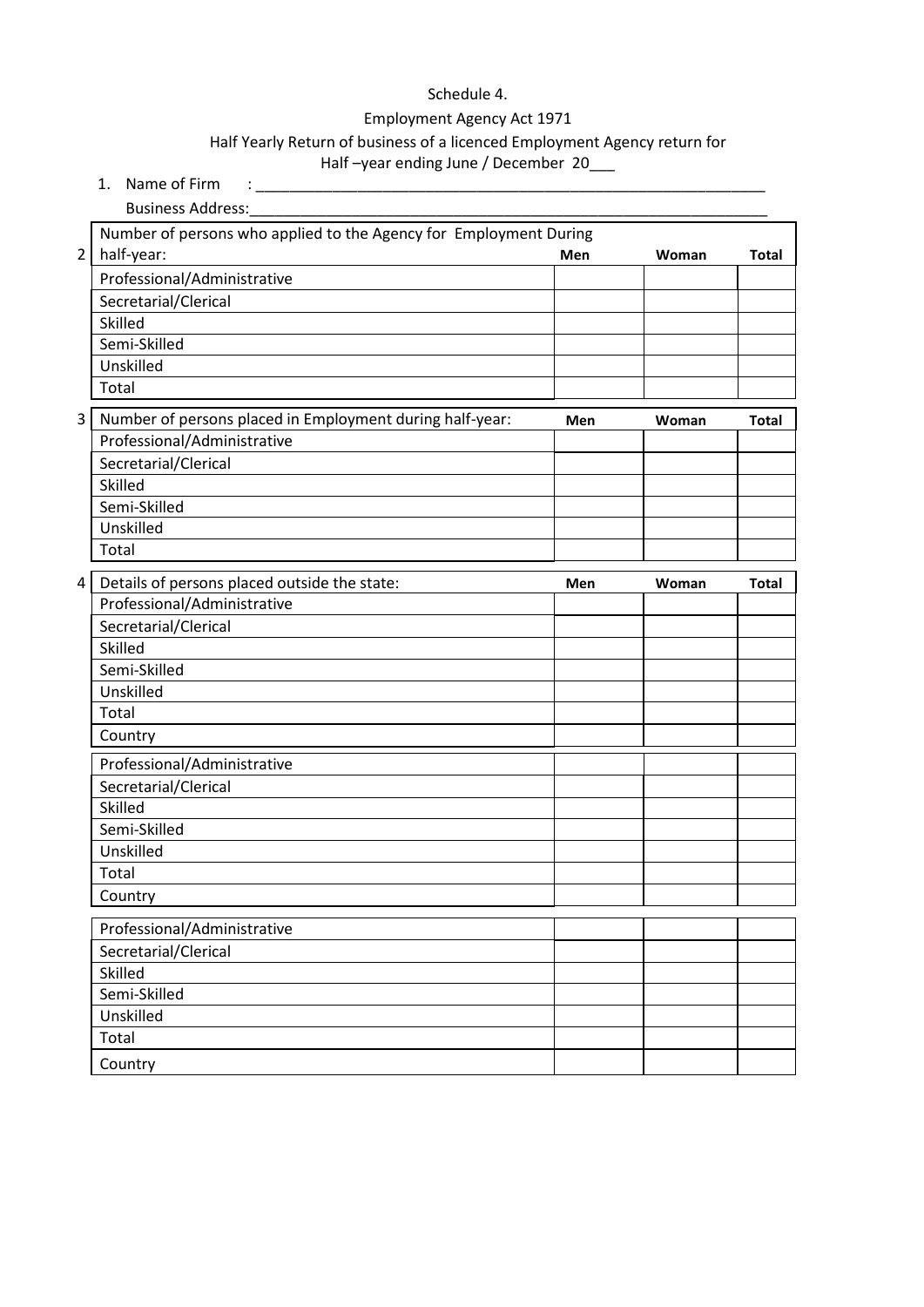

## **Guidelines for completing Vetting Invitation Form (NVB 1a)**

Please read the following guidelines before completing this form.

#### **Miscellaneous**

The Form must be completed in full using **BLOCK CAPITALS** and writing must be clear and legible.

The Form should be completed in ball point pen.

Photocopies will not be accepted.

All applicants will be required to provide documents to validate their identity. (A copy of passport, or Driving licence or other documentation that contains Name, Address and photo graphic identification.

#### **Personal Details**

Insert details for each field, allowing one block letter per box.

For Date of Birth field, allow one digit per box.

Please fill in your Email Address, allowing one character/symbol per box. This is required as the **invitation to the e-vetting website** will be sent to this address.

Please allow one digit per box for your contact number.

The Current Address means the address you are now living at.

The address fields should be completed in full, including Eircode/Postcode. No abbreviations.

#### **Declaration of Application**

The applicant must confirm their understanding and acceptance of the two statements by **signing** the application form at Section 2 **and ticking the box** provided.

#### **Criminal record is defined as**

"criminal record", in relation to a person, means—

- (a) a record of the person's convictions, whether within or outside the State, for any criminal offences, together with any ancillary or consequential orders made pursuant to the convictions concerned, or
- (b) a record of any prosecutions pending against the person, whether within or outside the State, for any criminal offence,

"criminal offence" includes an offence under the law of a state other than the State that corresponds to an offence under the law of the State, where the act or omission constituting the offence under the law of the other state would, if committed in the State, constitute an offence under the law of the State;